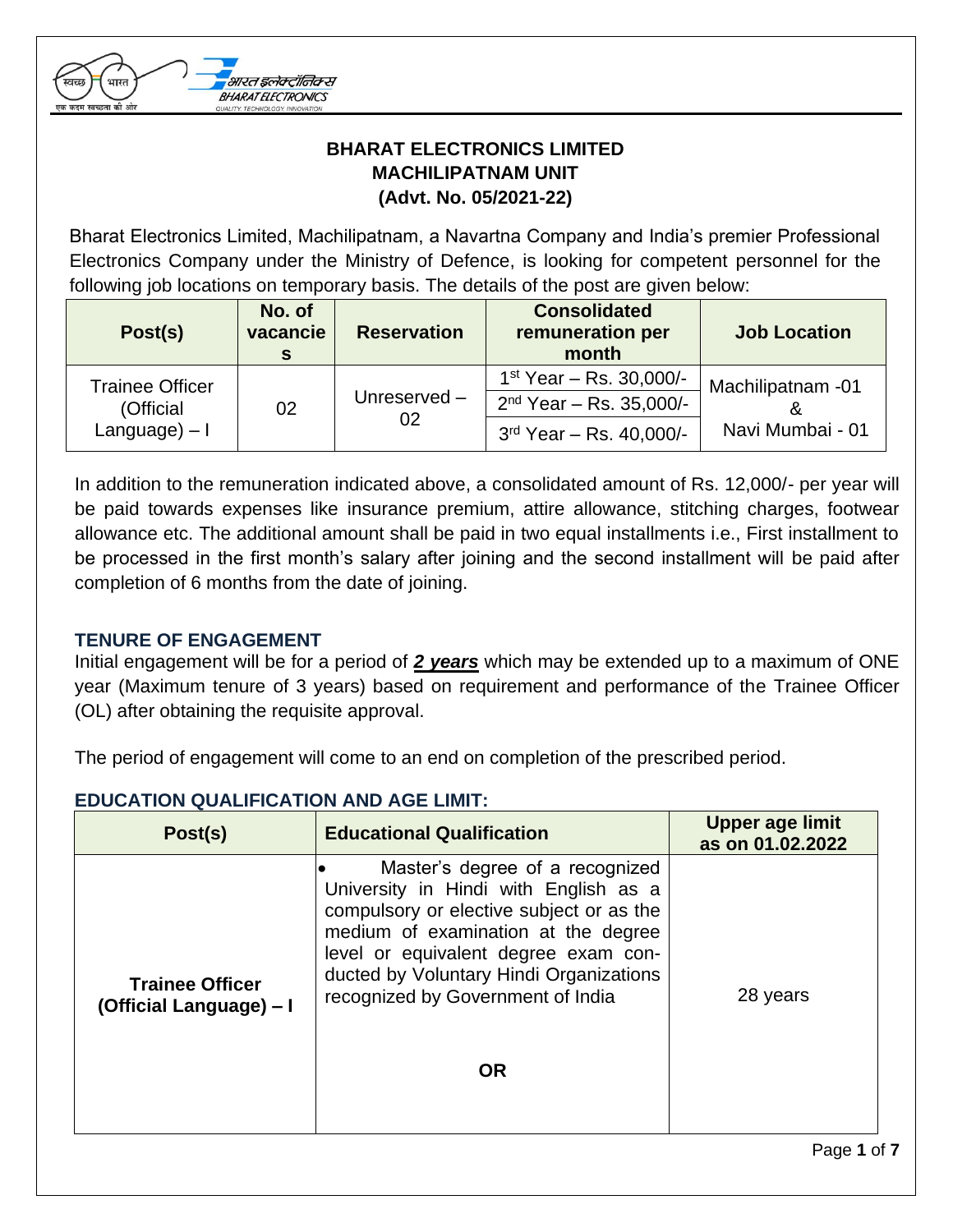| एक कदम स्वच्छता की ओर | BHARAT ELECTRONICS<br>OUALITY TECHNOLOGY INNOVATI                                                                                                                                                                                                                                                |
|-----------------------|--------------------------------------------------------------------------------------------------------------------------------------------------------------------------------------------------------------------------------------------------------------------------------------------------|
|                       | Master's degree of a recognized<br>University in any English with Hindi as a<br>compulsory or elective subject or as the<br>medium of examination at the degree<br>level                                                                                                                         |
|                       | <b>OR</b>                                                                                                                                                                                                                                                                                        |
|                       | Master's degree of a recognized<br>University in any subject other than Hin-<br>di or English, with Hindi medium and<br>English as a compulsorily or elective<br>subject or as the medium of a examina-<br>tion at the degree level;.                                                            |
|                       | <b>OR</b>                                                                                                                                                                                                                                                                                        |
|                       | Master's degree of a recognized<br>University in any subject other than Hin-<br>di or English, with English medium and<br>Hindi as a compulsory or elective sub-<br>ject or as the medium of an examination<br>at the degree level;                                                              |
|                       | <b>OR</b>                                                                                                                                                                                                                                                                                        |
|                       | Master's degree of a recognized<br>University in any subject other than Hin-<br>di or English with Hindi and English as a<br>compulsorily or elective subject or either<br>of the this as a medium of examination<br>and the other as a compulsory or elec-<br>tive subject at the degree level; |
|                       | From recognized Indian University#<br>55% and above<br>marks<br>with<br>in.<br>aggregate of all years / semesters.                                                                                                                                                                               |
|                       | <b>Universities</b><br>Institutes awarding<br>$\frac{1}{2}$<br>degrees in CGPA / OGPA / Grade-<br>point must provide<br>method<br>of<br>conversion to percentage.                                                                                                                                |

।<br>अस्ति इलेक्ट्रॉनिक्स

 $\left(\sqrt{2}\right)^{-1}$ भारत $\left(\sqrt{2}\right)^{-1}$ 

**#** *University incorporated by an Act of the Central or State Legislature in India or other Educational Institutions established by an Act of Parliament or declared to be deemed as universities under section 3 of University Grants Commission Act, 1956.*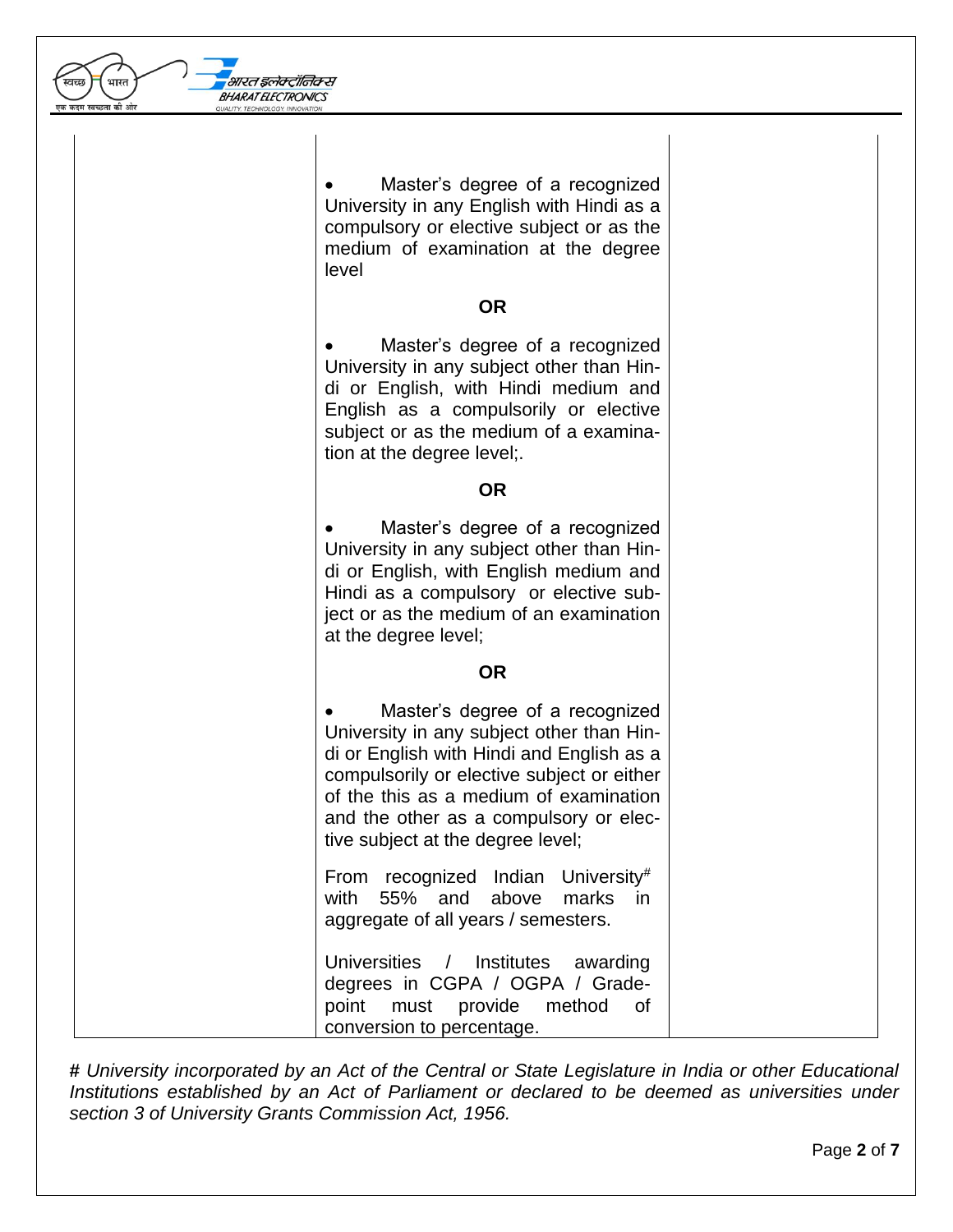

#### **JOB SPECIFICATIONS**

- $\Box$  Translation and typing of various documents from Hindi to English and vice-versa
- $\Box$  To assist OL Officer in organizing OL Meetings/ Workshops / Programs
- □ Maintaining files and records relating to OL

## **LEAVE**

Trainee Officer (Official Language) will be entitled for 01 Casual cum Sick leave per month. Apart from this, they will also be eligible for paid holidays declared for respective Units/Offices (including OH) based on the location of posting.

#### **MEDICAL BENEFITS & LIFE INSURANCE**

Insurance coverage of **Rs. 2 lakhs** for Medical cover and **Rs. 5 lakhs** for Life cover shall be obtained by concerned Trainee Officer at the time of joining and copy of the policy shall be submitted to HR. Responsibility for subsequent renewal of insurance policy during the tenure with the Company is vested with the Trainee Officer and the premium to be paid to Insurance company shall be borne by the individual. In the event of extension of tenure, it will be mandatory for the concerned Trainee Officer to submit the copy of the renewed Insurance Policy to HR.

## **SELECTION PROCEDURE**

Candidates who meet the eligibility criteria w.r.t. qualification and experience will be allotted weightage as follows:

| <b>CRITERIA</b>                                                                                                                                                                                                                                                 | <b>WEIGHTAGE</b> |
|-----------------------------------------------------------------------------------------------------------------------------------------------------------------------------------------------------------------------------------------------------------------|------------------|
| <b>Criterion 1</b><br>Percentage of marks obtained in the Qualifying degree which is an<br>aggregate of all semesters / all years<br>CGPA / OGPA / Grade-point score shall be converted to<br>percentage of marks.                                              | 75% or 75 Marks  |
| <b>Criterion 2</b><br>Any relevant work experience in the area will be awarded with 1.25<br>marks for every completed 6 months. The maximum marks in this<br>criterion is limited to 10 Marks<br>Fresher's with no relevant work experience will be awarded NIL | 10 Marks         |
| marks in the criterion<br>Interview (Video-based)                                                                                                                                                                                                               | 15 Marks         |
| <b>TOTAL</b>                                                                                                                                                                                                                                                    | 100 Marks        |
|                                                                                                                                                                                                                                                                 | Page 3 of 7      |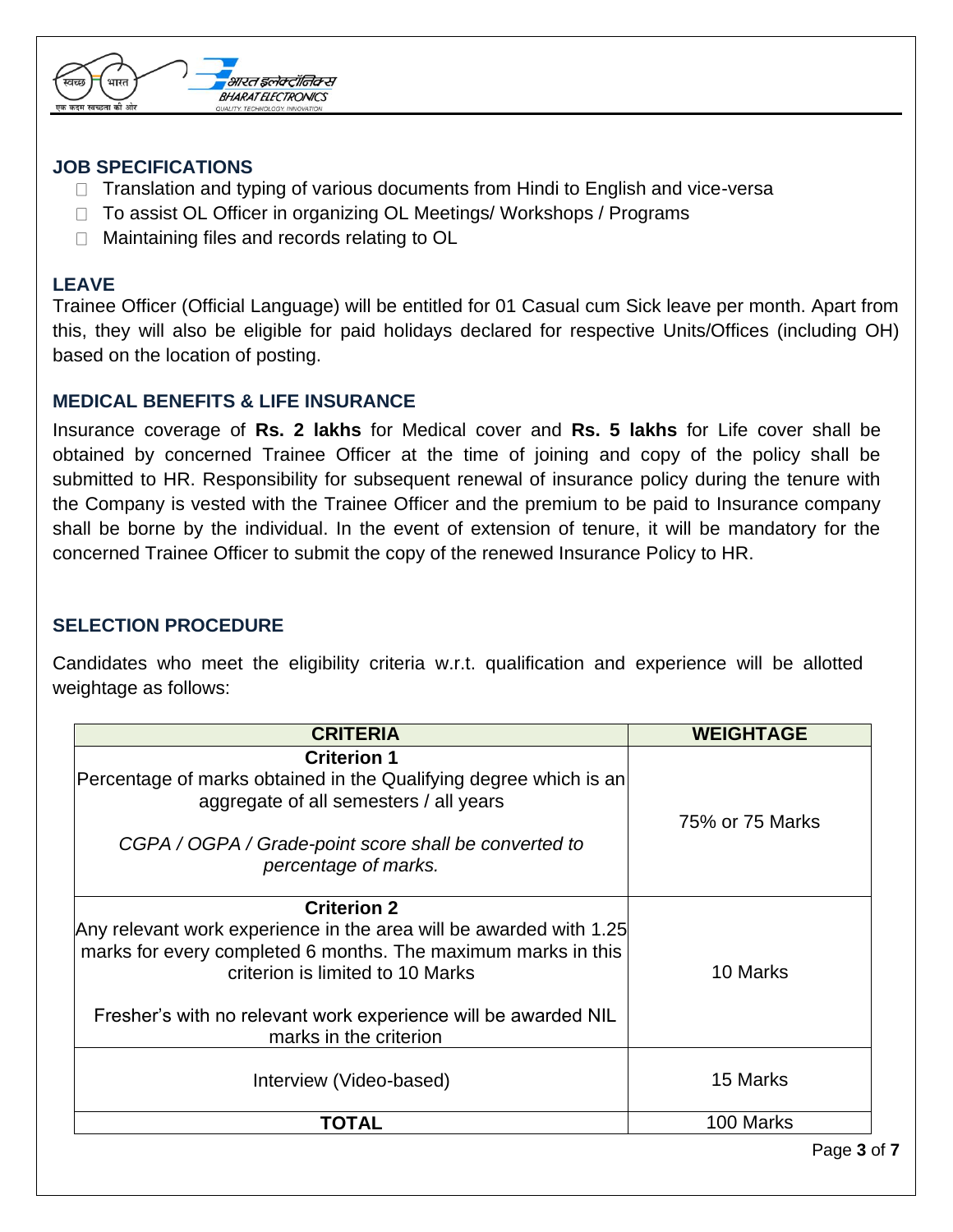## *Candidates have to compulsorily provide the CGPA / OGPA / Grade-point to percentage of marks as per the guidelines provided by their University / Institute.*

- Candidates will be shortlisted in the order of merit based on marks obtained in the qualifying degree and number of years of experience as indicated above (out of 85 marks) in the ratio of 1:5 category-wise. Only those candidates shortlisted will be called for the video-interview.
- The names of candidates shortlisted for video-interviews will be notified on the careers section of BEL India i.e., [www.bel-india.in.](http://www.bel-india.in/)
- The call letters for the shortlisted candidates will be communicated to the individuals over e-mail.

## **APPLICATION FEE**

| Post (s)                              | <b>Application</b><br>Fee | <b>Exemption</b>                                                                      |
|---------------------------------------|---------------------------|---------------------------------------------------------------------------------------|
| Trainee Officer (Official Language)-I | Rs. 200/-                 | Candidates belonging to<br>SC/ST/PwBD are exempted from<br>payment of application fee |

Instructions for making payment:

- $\triangleright$  Go to [www.bel-india.in](http://www.bel-india.in/)
- ➢ Click on Careers
- ➢ Click on Recruitment Advertisements

सारत इलेक्ट्रॉनिक्स **BHARAT ELECTRONICS** QUALITY, TECHNOLOGY, INNOVAT

- $\triangleright$  Click on Link for online payment of Application fee
- ➢ Accept terms and conditions and click on Proceed
- ➢ Select Payment category: Rect of Trainee Officer (OL)-I Machilipatnam Unit
- $\triangleright$  Provide the details of payment
- $\triangleright$  Complete the payment
- $\triangleright$  Take print of the payment receipt and attach it with the application form.

## **Candidates may go through all instructions and eligibility criteria carefully before remitting Application Fee and submitting the application. Fee once paid will not be refunded.**

Candidates are advised to visit *Careers* section of [www.bel-india.in](http://www.bel-india.in/) regularly for latest updates.

## **ABBREVIATIONS**

- OBC (NCL) : Other Backward Class (Non-Creamy Layer)
- EWS : Economically Weaker Section
- SC : Scheduled Caste
- ST : Scheduled Tribe
- PwBD : Persons with Benchmark Disabilities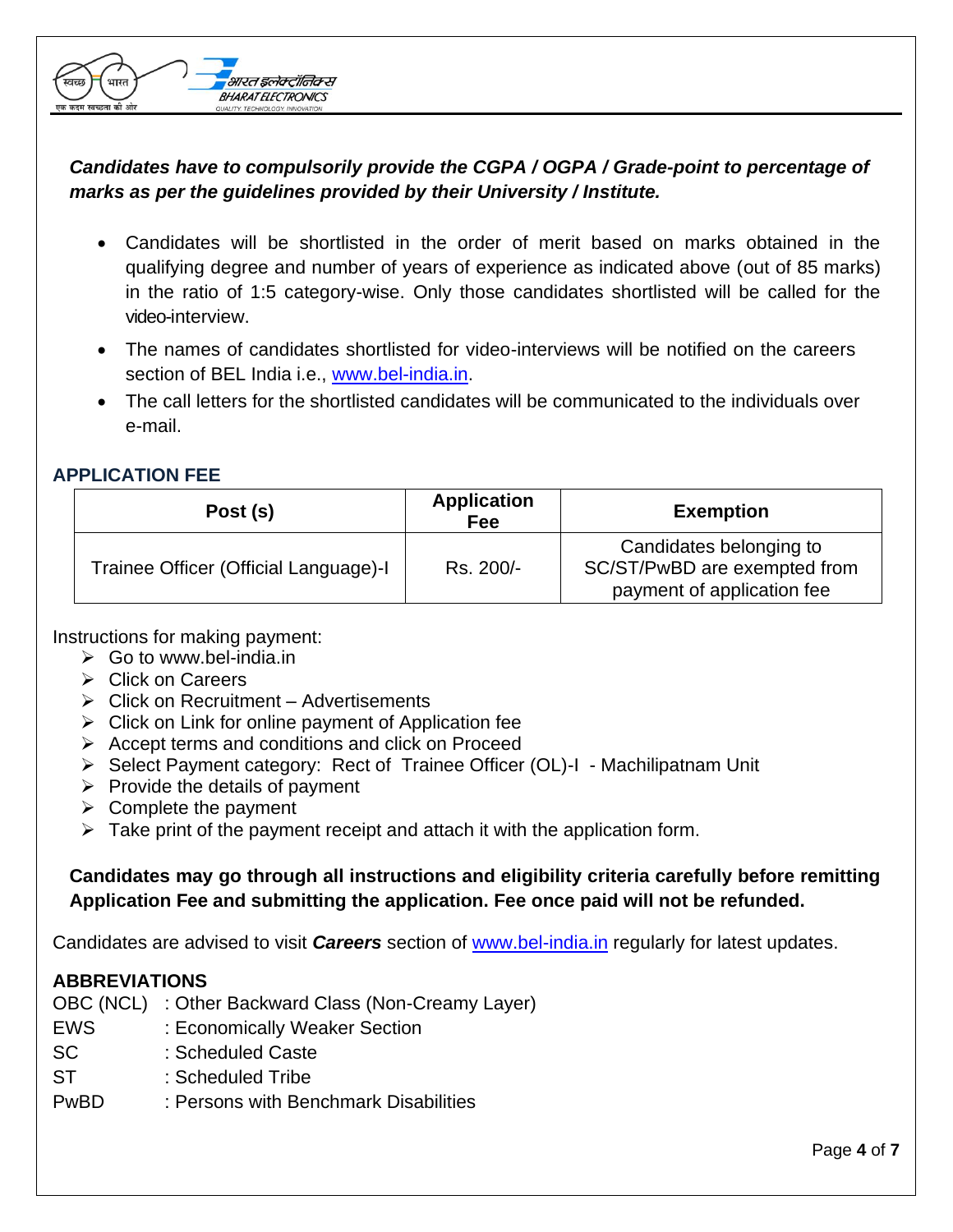

## **OTHER TERMS & CONDITIONS AND GENERAL INSTRUCTIONS:**

- **a.** Only Indian Nationals are eligible to apply.
- **b.** Candidates belonging to OBC/SC / ST / EWS categories should meet the eligibility norms notified for UR category for consideration against unreserved (UR) vacancies. In other words, OBC/SC / ST / EWS candidates applying for unreserved posts shall be considered under general standard of merit and no relaxations (except payment of application fee for SC / ST / PwBD candidates) shall be available for the candidates.
- **c.** The Caste / Disability Certificate should be strictly in the format available on the BEL website failing which, candidates will be considered under 'General' category, provided they are otherwise meeting all other criteria stipulated for General Candidates.
- **d.** Request for change of Mailing address / E-mail ID / Category / Discipline as declared in the application will not be entertained.
- **e.** Candidates may go through all instructions and eligibility criteria carefully before remitting Application Fee and submitting the application. Fee once paid will not be refunded.
- **f.** All future correspondence with candidates shall be done through e-mail only. BEL will not be responsible for bouncing of any e-mail sent to the candidate.
- **g.** Candidates employed in Central / State Government department, Central / State PSUs or Semi-Government Organization must produce No Objection Certificate (NOC) at the time of video-Interview. In case, the candidate fails to produce NOC from his / her present employer at the time of Video-Interview, his / her candidature will not be entertained.
- **h.** The prescribed qualification and other eligibility criteria are the minimum and mere possession for the same does not entitle candidates to appear in Selection process. BEL's decision shall be final in this regard.
- **i.** List of candidates shortlisted for Video-Interview and the list of candidate(s) selected for engagement for the above posts will be displayed in *Careers* section of [www.bel-india.in](http://www.bel-india.in/)
- **j.** There will be no separate communication to any candidates on their non-selection at any stage.
- **k.** The posts indicated above may vary based on the actual requirement at the time of selection. Canvassing in any form will result in disqualification. BEL reserves the right to debar/disqualify any candidate at any stage of the selection process for any reason what soever.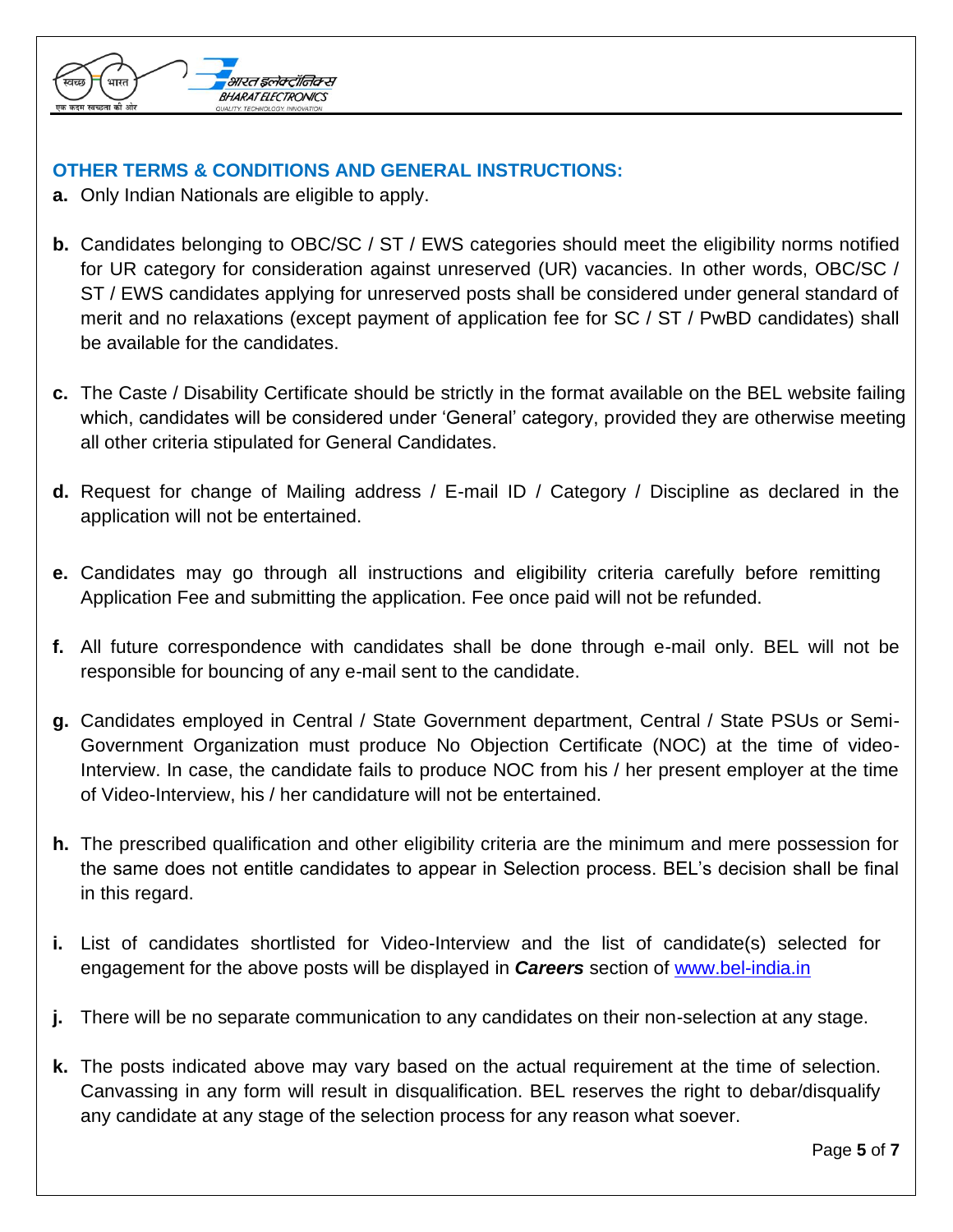

- **m.** Any revision, clarification, addendum, corrigendum, time extension etc. to the above advertisement will be hosted on the careers section of BEL website and no separate notification will be issued in the press. Candidates are advised to visit the website regularly to keep themselves updated.
- **n.** Based on the preference opted by the candidate in the application form, one candidate will be posted to Machilipatnam Unit and other candidate to Navi Mumbai Unit

The advertisement is made available in bilingual (English and Hindi). In case of any misinterpretation of the advertisement the English version is to be referred and that is final.

## **HOW TO APPLY:**

Interested candidates may send the prescribed application available on the Company's website (belindia.in) through post/ courier, super-scribing on the envelope the name of the post applied for along with the following self-attested documents:

- SSLC / SSC / 10<sup>th</sup> Standard marks card (as proof of Date of Birth)
- Master's Degree certificate (as applicable). In case of CGPA / OGPA / Grade- point, the candidates are required to indicate the formula for conversion of CGPA / Credits to percentage in accordance with the respective University norms.
- All educational qualification certificates and Final consolidated marks sheet.
- Caste / Community / Disability certificate in case of candidates belonging to SC/ST/PwBD are required to submit the certificate in the prescribed format.
- Post-qualification experience certificate(s) from previous / current employer. Where current employment certificate is not produced the offer of current employment, latest pay slip and employee ID proof should be compulsorily attached.
- Candidates if working in PSUs / Govt. organizations should compulsorily submit 'No Objection Certificate' at the time of application or interview.
- Application Fee Receipt, if applicable

सारत इलेक्ट्रॉनिक्स **BHARAT ELECTRONICS** QUALITY, TECHNOLOGY, INNOVA

**The Duly filled in application along with the above said documents should be sent to Manager (HR),Bharat Electronics Limited, Ravindranath Tagore Road, Machilipatnam – 521001, Andhra Pradesh on or before 20.04.2022 through post / courier. Applications received after the closing date / without the above said enclosures will be summarily rejected.**

 **Last date for receipt of applications is 20.04.2022.**

**For all the information and updates candidates need to visit website [www.bel-india.in.](http://www.bel-india.in/)**